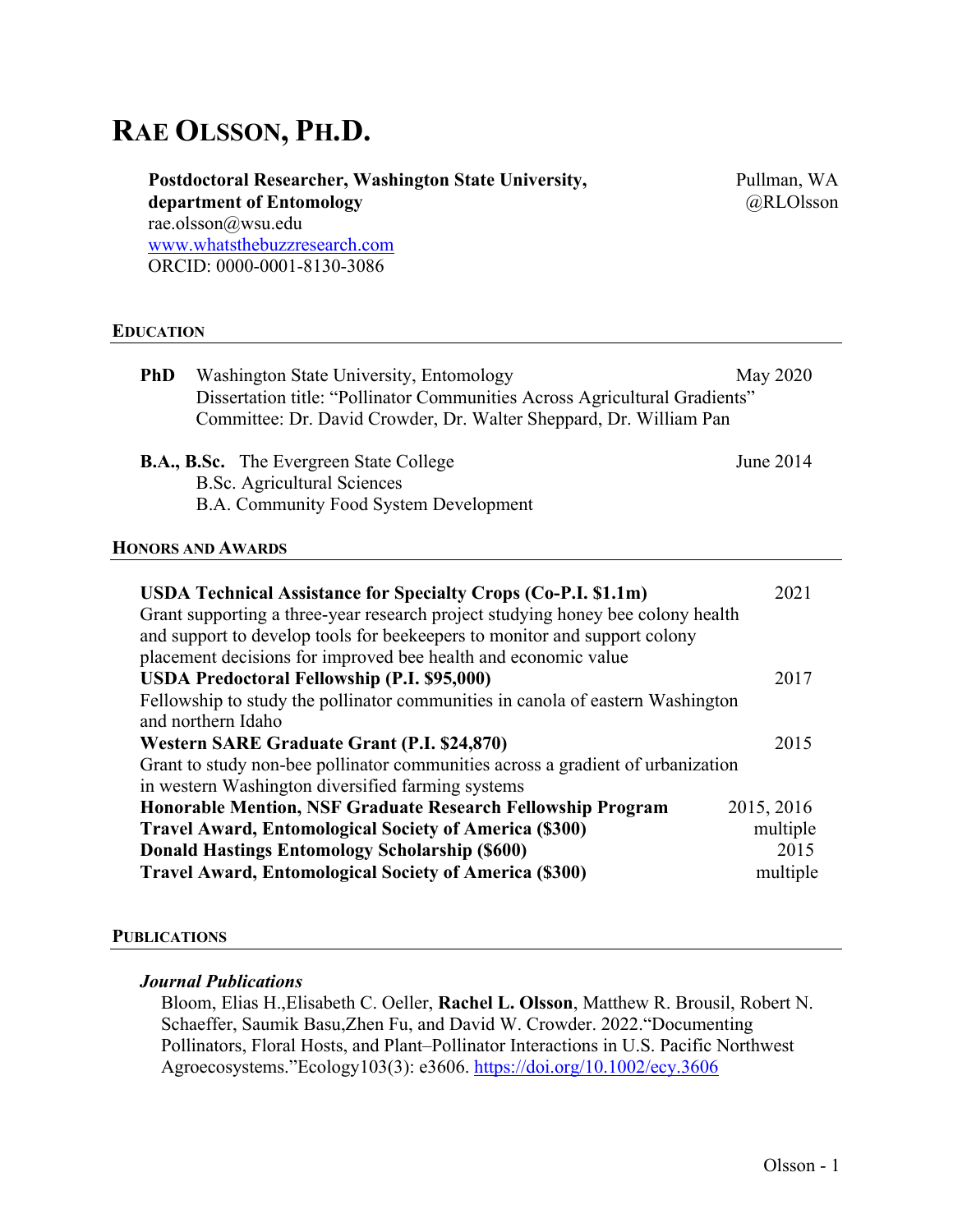- **Rae Olsson,** Shared Traits: Entomologists and LGBTQ+ Folks, *American Entomologist*, Volume 67, Issue 4, Winter 2021, pg 68 **https://doi.org/10.1093/ae/tmab069** (published January 2022)
- **Olsson** et al 2021. "Interactions between plants and pollinators across urban and rural farming landscapes." Food Webs, (27) 1-12. https://doi.org/10.1016/j.fooweb.2021.e00194
- **Olsson** et al 2020. "Pollinators in Canola in the Pacific Northwest." WSU Extension, PNW Series, published online at https://pubs.extension.wsu.edu/pollinators-in-canola-in-theinland-pacific-northwest.
- Olivia Smith, Abigail Cohen, John P. Reganold, Matthew S. Jones, Ropert J. Orpet, Joseph M. Taylor, Jessa H. Thurman, Kevin A. Cornell, **Rachel L. Olsson,** Yang Ge, Christina M. Kennedy, David W. Crowder. 2020. "Landscape context affects the sustainability of organic farming systems". PNAS117 (6) 2870-2878
- Bloom, E.H., **Olsson**, **R.L.**, Wine, E., Schaeffer, R., Crowder, D.W., "An Introduction to Cavity Nesting Bees in the Puget Sound Region," WSU Extension, Home Garden Series, 2018, FS293E
- Bloom, E.H., **Olsson, R.L.,** Crowder, D.W. "A Citizen Science Guide to Wild Bees and Floral Visitors in Western Washington," WSU Extension, Home Garden Series, 2017, EM110E

### *Reports*

Bjerke et al 2019. *US Canola Association: Best Management Practices (BMPs) for Pollinator Protection in Canola Fields*

### **RESEARCH EXPERIENCE**

| Post-Doctoral Research Associate, Washington State University,                                                                                       | $2020$ – present |
|------------------------------------------------------------------------------------------------------------------------------------------------------|------------------|
| Pullman WA                                                                                                                                           |                  |
| Advisor: Dr. Brandon Hopkins                                                                                                                         |                  |
| To date, mentored eight graduate students, one undergraduate student                                                                                 |                  |
| Primary or coauthor on several funded grants, including \$1.1m grant from USDA<br>TASC program                                                       |                  |
| <b>PhD</b> , Washington State University, Pullman WA                                                                                                 | 2015-2020        |
| Advisor: Dr. David Crowder                                                                                                                           |                  |
| Won over \$100,000 in grants to support this research, presented approximately two<br>dozen talks, webinars, and workshops over the course of degree |                  |
| <b>Washington State University, Puyallup WA</b>                                                                                                      | 2014-2015        |
| Research Technician, Crowder Lab                                                                                                                     |                  |
| Collected data to support Elias Bloom's dissertation research                                                                                        |                  |
| Assisted in teaching pollinator citizen science presentations                                                                                        |                  |
|                                                                                                                                                      | $\sim$ 1         |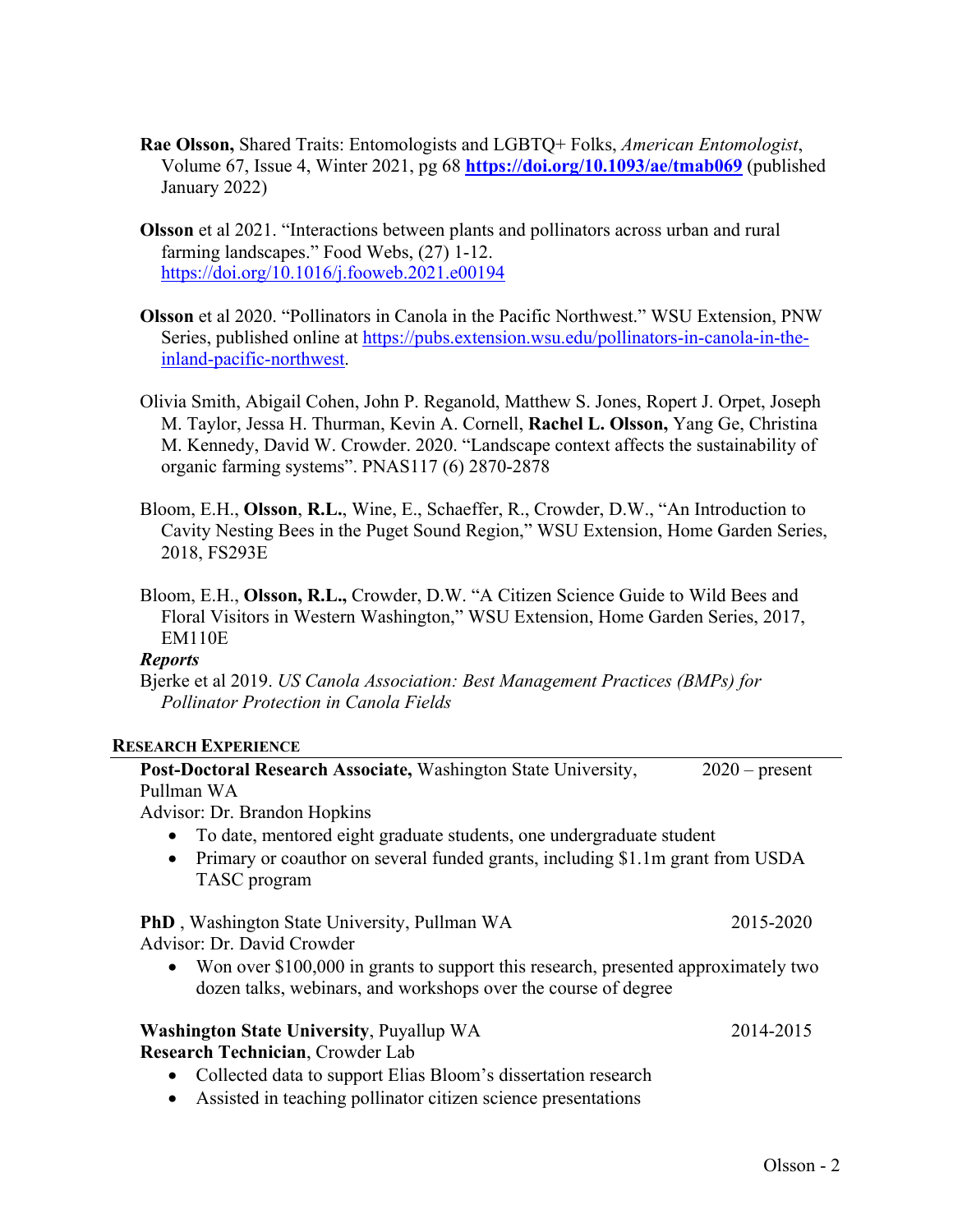### **The Evergreen State College**, Olympia WA 2013-2014

**WSU Extension Intern,** Thurston County Extension

- "Guide to Agriculture in Thurston County" Summary and bulletin for anyone interested in pursuing agriculture in Thurston County, WA. Included brief summary of county, city, and non-incorporated areas for full county
- "Populations of ground beetles in organic versus GMHT corn fields in the Pacific Northwest" A brief observational survey comparing ground beetle populations on two types of farming systems in rural Thurston County. Fulfilled writing requirement of independent research and writing component of B.Sc.

### **PROFESSIONAL TRAINING**

- **Introduction to QGIS- Center for Wildlife Studies, 2022**
	- o 4 week training in the use of QGIS for mapping and spatial data analysis
- **Creating an Inclusive Classroom- WSU, 2022**
- **Negotiating Conflict to a Happy Resolution- WSU, 2022** o Two-day workshop covering conflict negotiation
- **LGBTQ+ Inclusivity- 2022**
- **WSU Diversity, Equity, Inclusion, and Justice Summit- 2022**
	- o Participated in two workshops: Mutual Aid, Mindfulness as an anti-racist practice
- **Intentional Inclusivity, WSU- 2022**
- **Community Equity Certificate, WSU Student Affairs- 2021**
	- o Completed 32 hours of internal training related to diversity, equity, and inclusion. Final course date: July 15, 2021
- **Mental Health First Aid, 2019**
	- o Washington State University, Pullman, October 29-31, 2019
	- o Description: 8 hour training to support people experiencing crisis
- **Data Carpentry- 2018**
	- o Washington State University, Pullman, October 25, 2018.
	- o Description: Full day workshop on data management, database structure, and best practices
- **BOMBUSS- 2017**
	- o Utah State University, Logan, August 20-24, 2017
	- o Description: Intensive lecture series including methods research and development using bumble bees
- **WSU Extension Internship,** Thurston County Extension, 2013-2014
	- o "Guide to Agriculture in Thurston County"
	- o Primary organizer for a producer-consumer workshop that included around fifty farmers, small- and large-scale purchasers, and community non-profit organizations
	- o Assisted in planning the 2014 Cascadia Small Grains Conference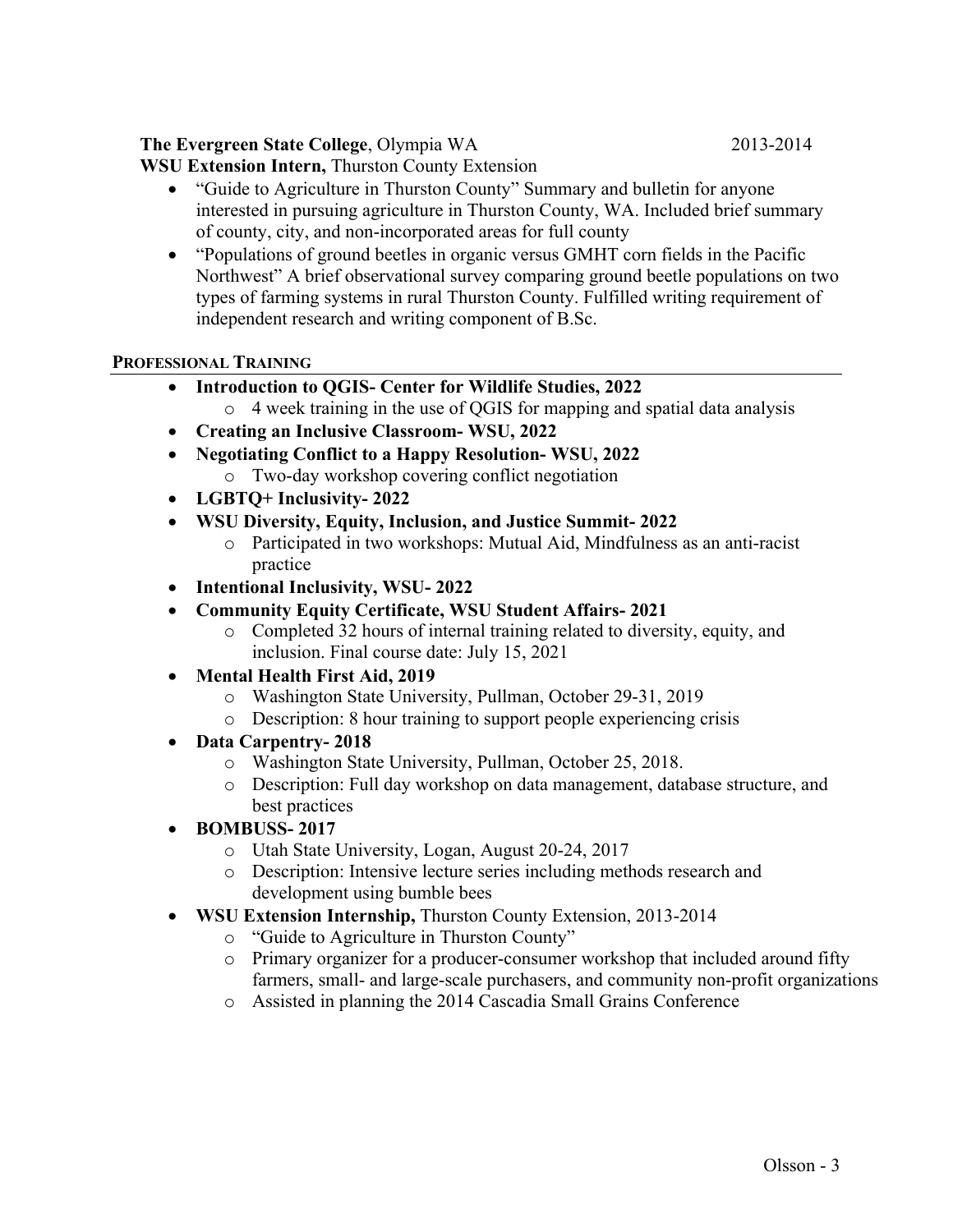#### **TEACHING EXPERIENCE**

### **WSU CEREO Data Workshop** March 2021

Teaching Assistant, R workshops

### **Washington State University, Pullman WA Fall 2016, 2017 Teaching Assistant**, Stats 511

- Stats 511, a graduate course averaging 40 students per semester, covering the following topics: experimental design, scientific writing, basic and intermediate statistical tests, using the R programming language
- Developed lab walkthroughs, tutorials for R
- Assisted in grading homework, exams for Dr. Crowder

# **Washington State University, Pullman WA** Spring 2016

**Teaching Assistant**, Entomology 102

- Entomology 102, an undergraduate course averaging 80 students per semester, covering the following topics: medical and veterinary entomology, understanding the scientific method, basic scientific literacy
- Wrote lectures, assignments, and quizzes for labs
- Assisted in grading exams and assignments for lecture portion for Dr. Owen

# **Washington State University, Pullman WA Fall 2016**

# **Teaching Assistant**, AFS 101

- AFS 101, an undergraduate course averaging 80 students per semester, covering the following topics: global food systems, agricultural social science, basic science literacy, human nutrition
- Developed assignments, in-class activities, and quizzes

# **Graduate Students Mentored**

- o Samantha Dilday, Ph.D. student, expected graduation 2025
- o Riley Reed, Ph.D. student, expected graduation 2025
- o Mario Luppino, Ph.D. student, expected graduation 2024
- o Kiersten Ritchie, Ph.D. student, expected graduation 2024
- o Em Rendleman M.Sc., graduated 2022
- o Anna Webb M.Sc., graduated 2021
- o Connor Auth M.Sc., graduated 2021
- o Stephen Onayemi M.Sc, graduated 2021

# **Undergraduate Students Mentored**

- Riley Reed, graduated 2021
- Wyatt Mattingly, expected graduation Spring 2022
- Lucy Eggleston, graduated Spring 2019
- Konnor Flemming, graduated Spring 2017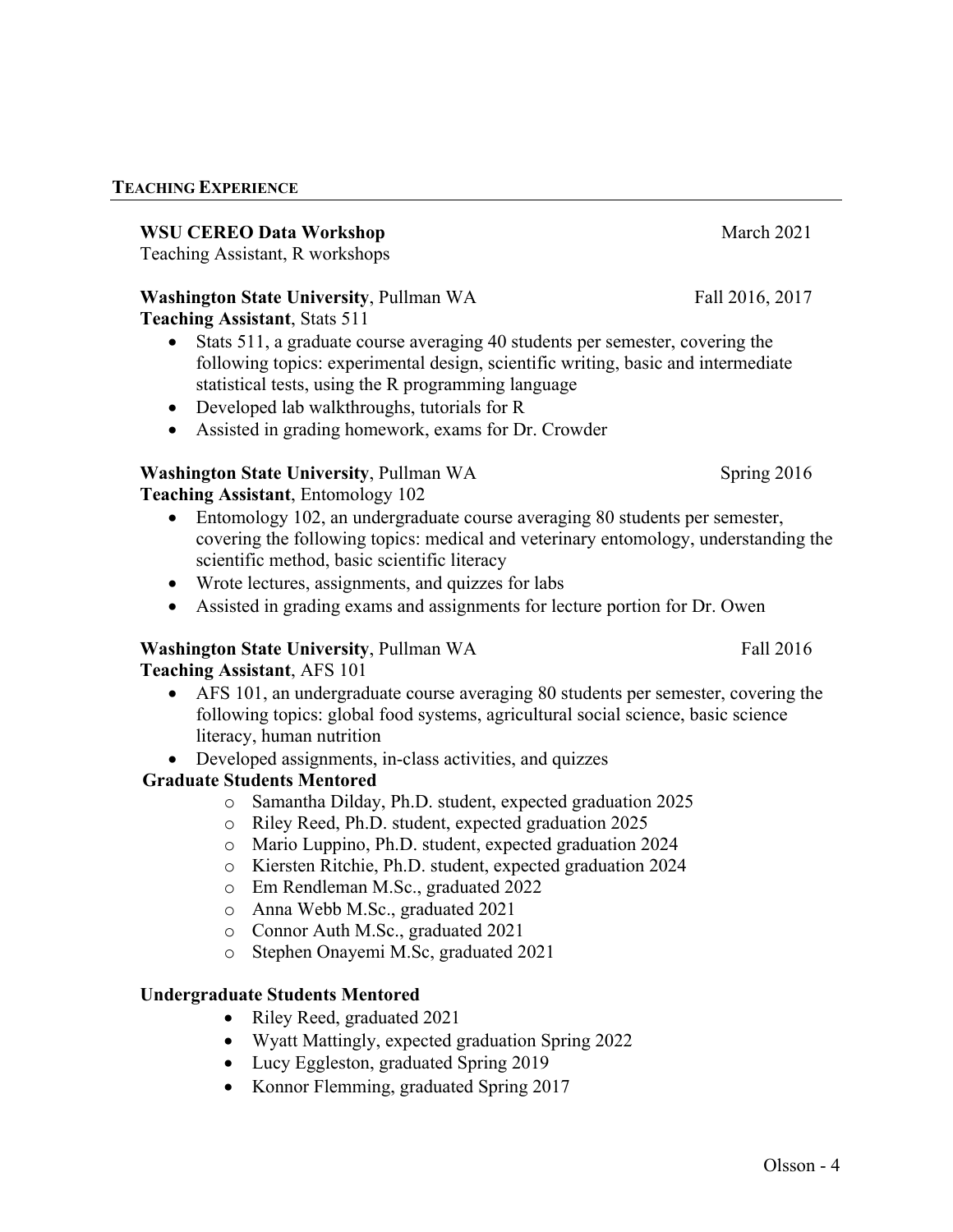### **Other teaching experience**

- Assisted Elias Bloom in delivering citizen science workshops throughout 2015-2017
- Athletics tutor for WSU athletics department

### **The Evergreen State College**, Olympia WA Fall 2013- Spring 2014

**Lab Instructor**, Ecological Agriculture

• Prepared lectures, lab assignments, and insect identification instruction over the course of the quarter

#### **PRESENTATIONS**

**Olsson, 2022.** Pollinator protection in rangeland settings. Presented as part of the Rangeland Management section of the WA State Pesticide Applicator Continuing Education Course

**Olsson, 2022.** Protecting pollinators in your home garden. Part of Care of Creation Series at St James Episcopal Church, Pullman, WA.

Hopkins, Kulhanek, **Olsson. 2021.** Pollinator Health in the PWN. Co-organized symposium for Pacific Branch annual meeting of the Entomological Society of America.

**Olsson, R.L.,** Crowder, D.W., "When it rains, it pours (nectar!)." Pacific Branch Entomological Society of America, Mar. 31- Apr 3, 2019. Submitted as part of graduate student competition

**Olsson, R.L.,** Crowder, D.W., "The canola-pollinator relationships of eastern Washington and northern Idaho," Entomological Society of America, Nov. 11-14, 2018. Vancouver, BS, Canada. Submitted as part of graduate student competition

**Olsson, R.L.,** Crowder, D.W., "Environmental stresses and their effect on pollen and nectar quality," Entomological Society of America, Nov. 5-8, 2017. Denver, CO. Submitted as part of graduate student competition

**Olsson, R.L.,** Crowder, D.W., "Is city life affecting your diet? A study of bumble bee lipid content across urbanized landscapes," Pacific Branch meeting of Entomological Society of America, Apr. 2-5, 2017. Portland, OR. Submitted as part of graduate student competition

**Olsson, R.L.,** Crowder, D.W., Bloom, E.H., "Landscape Use and Bee Health," International Congress on Entomology. Sept. 25-30, 2016. Orlando, FL. Submitted as part of graduate student competition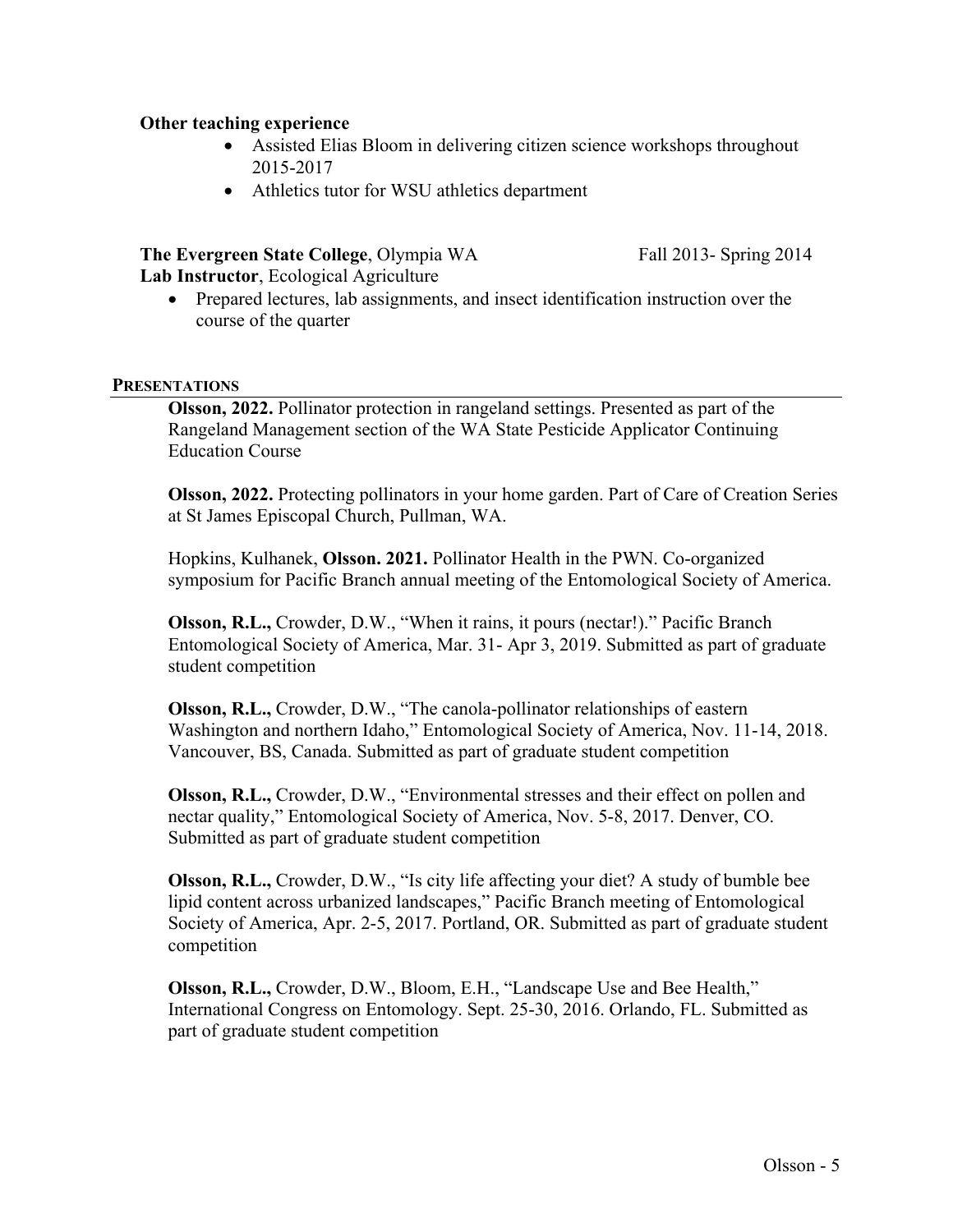**Olsson, R.L.,** Crowder, D.W., "What's your favorite food? Floral preferences of honey bees and bumble bees in western Washington," Entomological Society of America, Nov. 15 – 18, 2015. Minneapolis, MO. Submitted as part of graduate student competition

### *Invited Lectures*

Puget Sound Beekeepers Monthly Meeting, May 2021

- Enhancing wild pollinator habitat, Practice of Organic Farming, The Evergreen State College, August 2020
- Wild Pollinators, Honey Bee Biology at Washington State University, Dec. 2020
- "The Canola-Pollinator Relationship," Research summary as part of University of Idaho's *Cultivating the Harvest* Conference. March 2019.
- "The Canola-Pollinator Relationship," Research summary as part of WOCS Canola grower meetings. Jan 2018
- "Research on Wild Pollinators," University of Idaho Pollinator Seminar Series. Sept. 2015
- "Characterizing pollinator health in the Pacific Northwest" WSU Entomology Colloquium series. Apr. 2015

### *Workshops and Webinars*

- National Pollinator Week, series of workshops in mid-June. 2015-2018
- Pollinator Field Days, multiple 2015-2017
- Providing habitat for wild bees on organic farms Presented by eOrganic, 2016
- Wild bee monitoring, education and outreach in organic farming systems webinar Presented by eOrganic, 2016

### **PROFESSIONAL AFFILIATIONS**

SACNAS, 2022- present oSTEM, Out in STEM, 2020-present Entomology Graduate Student Association, 2015- 2020 Entomological Society of America, 2014-Present Northwest Scientific Association, 2014-Present

### **PROFESSIONAL SERVICE**

- **Entomology department representative- CAHNRS DEI committee** Washington State University. Sept. 2021- present
- **Author- University of California Integrated Pest Management** Bee protection in IPM- 2021-present
- **Chair- Diversity, Equity, and Inclusion Committee** Washington State University, department of Entomology. August 2020- present